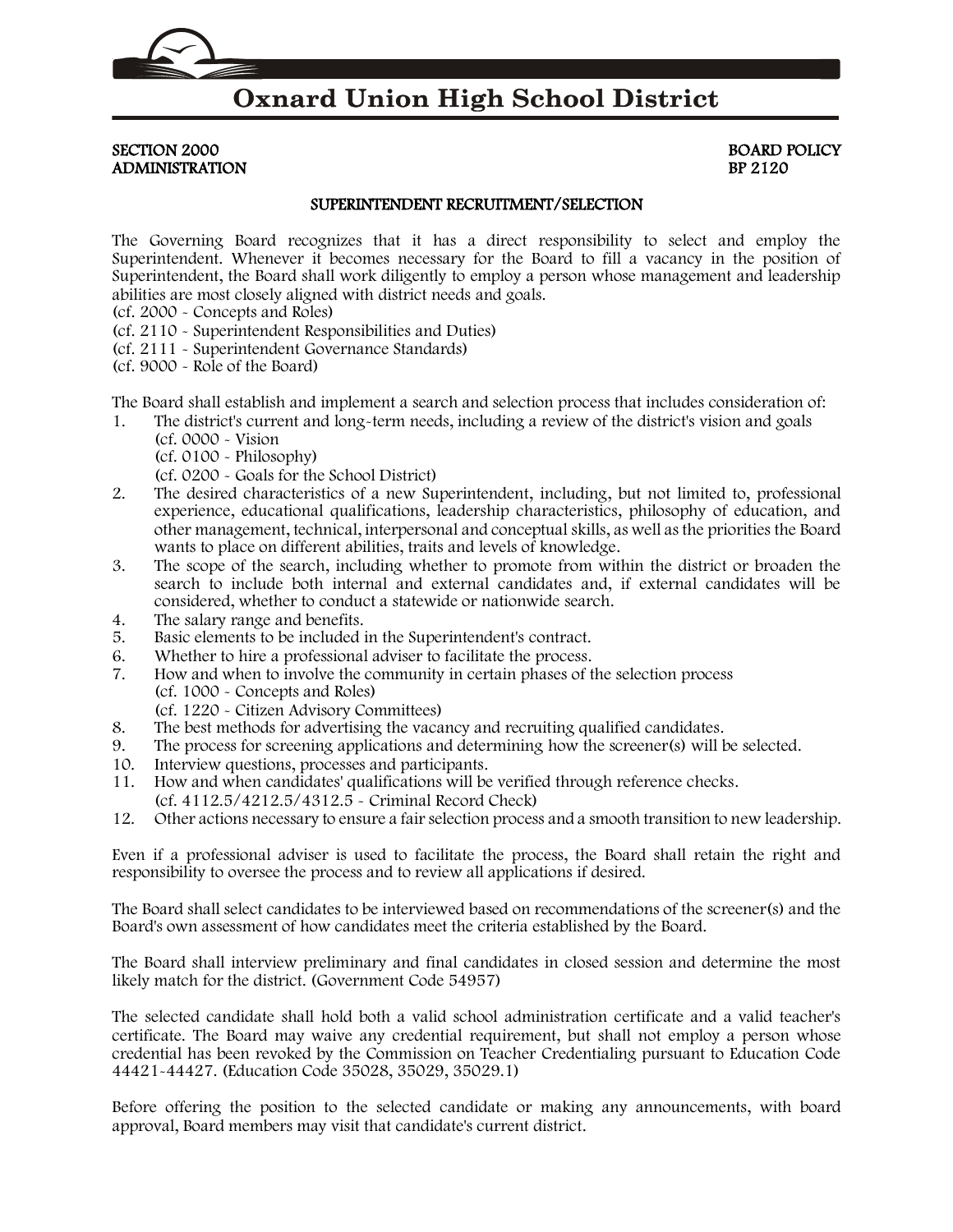#### SUPERINTENDENT RECRUITMENT/SELECTION - BP 2120 (CONT.) Page 2

The Board shall deliberate in closed session to affirm the selection of the candidate and shall report the selection in open session. (Government Code [54957\)](http://gamutonline.net/displayPolicy/145087/2)

(cf. [2121](http://gamutonline.net/displayPolicy/352636/2) - Superintendent's Contract)

(cf. [9321](http://gamutonline.net/displayPolicy/352674/2) - Closed Session Purposes and Agendas)

(cf. [9321.1](http://gamutonline.net/displayPolicy/171558/2) - Closed Session Actions and Reports)

The Board shall conduct these proceedings in accordance with legal and ethical obligations regarding confidentiality and equal opportunity.

(cf. [4030](http://gamutonline.net/displayPolicy/315731/2) - Nondiscrimination in Employment)

(cf. [4031](http://gamutonline.net/displayPolicy/171687/2) - Complaints Concerning Discrimination in Employment)

(cf. [4032](http://gamutonline.net/displayPolicy/292816/2) - Reasonable Accommodation)

(cf. [4111.2/](http://gamutonline.net/displayPolicy/559089/2)[4211.2/](http://gamutonline.net/displayPolicy/559090/2)[4311.2](http://gamutonline.net/displayPolicy/559091/2) - Legal Status Requirement)

(cf. [9011](http://gamutonline.net/displayPolicy/288786/2) - Disclosure of Confidential/Privileged Information)

As necessary, the Board may appoint an interim superintendent to manage the district during the selection process.

#### Legal Reference:

EDUCATION CODE [220](http://gamutonline.net/displayPolicy/138763/2) Prohibition of discrimination [35026](http://gamutonline.net/displayPolicy/131358/2) Employment of superintendent by board [35028](http://gamutonline.net/displayPolicy/131359/2) Certification [35029-](http://gamutonline.net/displayPolicy/131360/2)[35029.1](http://gamutonline.net/displayPolicy/249099/2) Waiver of credential requirement [35031](http://gamutonline.net/displayPolicy/131362/2) Term of employment [44420-](http://gamutonline.net/displayPolicy/130726/2)[44440](http://gamutonline.net/displayPolicy/130749/2) Revocation and suspension of certification documents GOVERNMENT CODE [11135](http://gamutonline.net/displayPolicy/144547/2) Unlawful discrimination [12900-](http://gamutonline.net/displayPolicy/144644/2)[12996](http://gamutonline.net/displayPolicy/144699/2) California Fair Employment and Housing Act [53260-](http://gamutonline.net/displayPolicy/144891/2)[53264](http://gamutonline.net/displayPolicy/144895/2) Employment contracts [54954](http://gamutonline.net/displayPolicy/146031/2) Time and place of regular meetings [54957](http://gamutonline.net/displayPolicy/145087/2) Closed session personnel matters [54957.1](http://gamutonline.net/displayPolicy/145088/2) Closed session, public report of action taken CODE OF REGULATIONS, TITLE 2 [7287.6](http://gamutonline.net/displayPolicy/225126/2) Terms, conditions and privileges of employment UNITED STATES CODE, TITLE 29 [794](http://gamutonline.net/displayPolicy/191053/2) Section 504 of the Vocational Education Rehabilitation Act of 1973 UNITED STATES CODE, TITLE 42 [2000d-2000d-](http://gamutonline.net/displayPolicy/191934/2)7 Title VI, Civil Rights Act of 1964 2000e-2000e-17 Title VII, Civil Rights Act of 1964 as amended 2000h-2000h-6 Title IX, 1972 Education Act Amendments 12101-12213 Americans with Disabilities Act CODE OF FEDERAL REGULATIONS, TITLE 28 [35.101](http://gamutonline.net/displayPolicy/190848/2)[-35.190](http://gamutonline.net/displayPolicy/222082/2) Americans with Disabilities Act CODE OF FEDERAL REGULATIONS, TITLE 34 [100.6](http://gamutonline.net/displayPolicy/274464/2) Compliance information [106.9](http://gamutonline.net/displayPolicy/274453/2) Dissemination of nondiscrimination policy Management Resources: CSBA PUBLICATIONS Maximizing School Board Governance: Superintendent Selection and Employment WEB SITES CSBA[: http://www.csba.org](http://www.csba.org/) ACSA: http://www.acsa.org Equal Employment Opportunity Commission: [http://www.eeoc.gov](http://www.eeoc.gov/) Office of Civil Rights:<http://www.ed.gov/offices/OCR> Department of Fair Employment and Housing: [http://www.dfeh.ca.gov](http://www.dfeh.ca.gov/)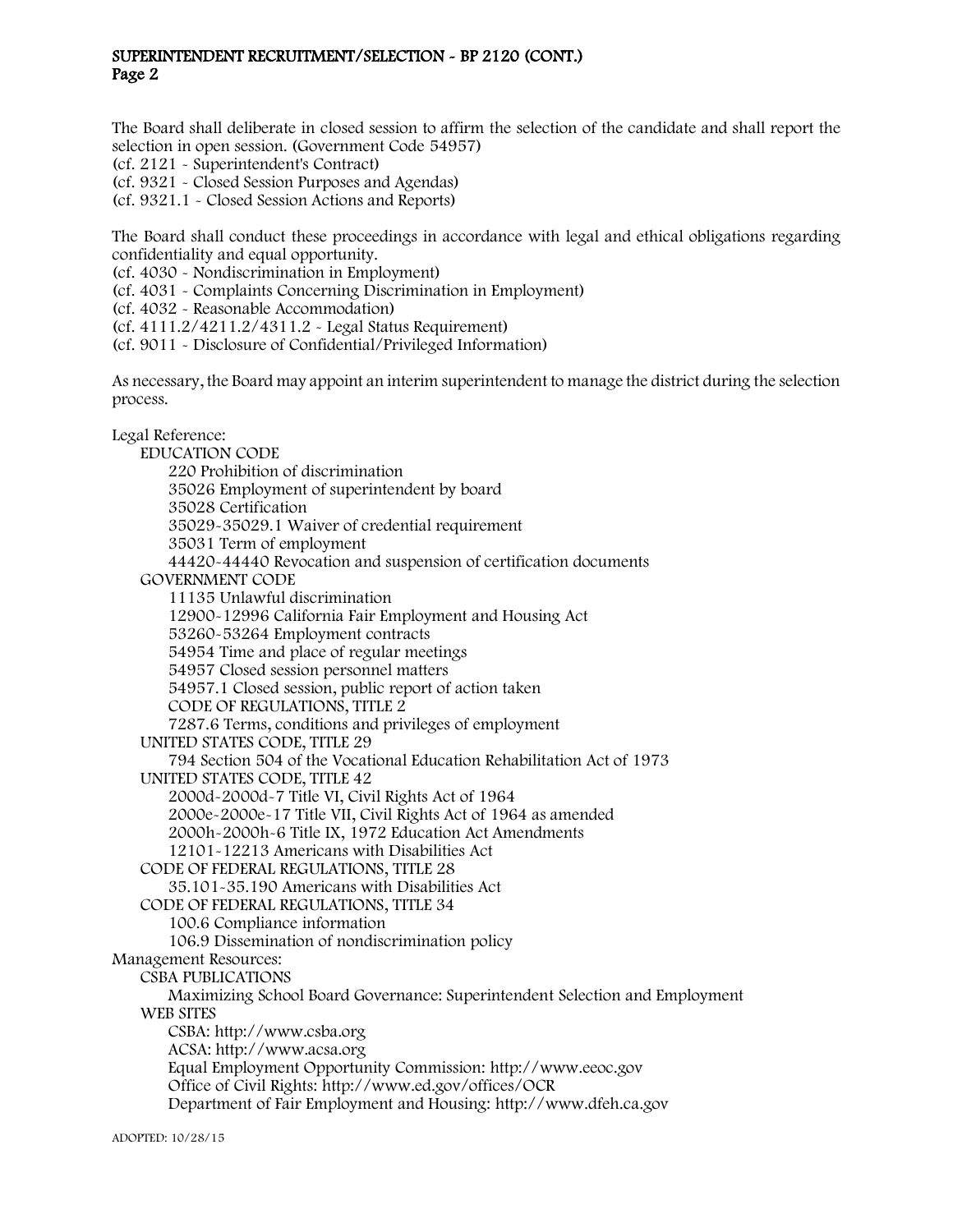

## **Oxnard Union High School District**

# ADMINISTRATION AR 2120

# SECTION 2000 **ADMINISTRATIVE REGULATIONS**

### SUPERINTENDENT RECRUITMENT/SELECTION

The following practices shall be followed for the recruitment and selection of the Superintendent.

#### Notification of Vacancy/Recruitment Strategy

Upon notification of a Superintendent vacancy, the Board President informs the Trustees of the need to secure new District leadership. Vacancy notification shall be provided in the form of Board receipt of the Superintendent's resignation, retirement, contract buyout, or information regarding death or departure for special circumstances. At its earliest opportunity, the Board considers, as part of its public deliberations, the approach it wishes to use for the selection of a succeeding Superintendent. The Board, by formal action, determines whether it wishes to contract for an external recruitment firm, utilize the District's Human Resources Department for a District conducted search, or utilize a combination of contracted recruitment firm and Human Resources Department support services. Should the Board choose to contract for external recruitment services exclusively, the Board designee serves as the Board's liaison to the firm.

#### Externally-Conducted Recruitment

In the event an external recruitment firm is contracted by the Board of Trustees, the Board, through the Board designee, determines the procedures, timelines, and activities supporting the search in consultation with the contracted recruitment firm. The Board will ensure commitment to broad community and school participation in its searches, as well as providing equal employment opportunity to qualified candidates.

#### Internally-Conducted Recruitment

The following procedure shall be observed for internally conducted recruitments:

#### Committee Composition and Appointments

Certificated, classified, and student appointments are made by the Board from the groups/individuals listed below. Appointments are made by the Board of Trustees to ensure diversity of representation within the selection committee. The Board of Trustees appoints the screening committee chair from among the committee membership. The Board announces the composition of the committee without reference to specific names in open session at the Board of Trustees meeting and approves any changes to the committee composition. The screening committee shall consist of the following:

| Committee Composition            | Recommendations of<br>the Following: |
|----------------------------------|--------------------------------------|
| Certificated Staff - 3           | <b>Board Designee</b>                |
| Classified Staff - 3             | <b>Board Designee</b>                |
| Principal - 1                    | <b>Board Designee</b>                |
| Student Board Representative - 1 | <b>Board Designee</b>                |
| Parent $\sim$ 2                  | <b>PTSA</b>                          |
| College Educational Partner - 1  | Oxnard College                       |
| District Administration - 1      | Board of Trustees                    |
| OFTSE Representative - 1         | <b>OFTSE</b>                         |
| CSEA Representative - 1          | <b>CSEA</b>                          |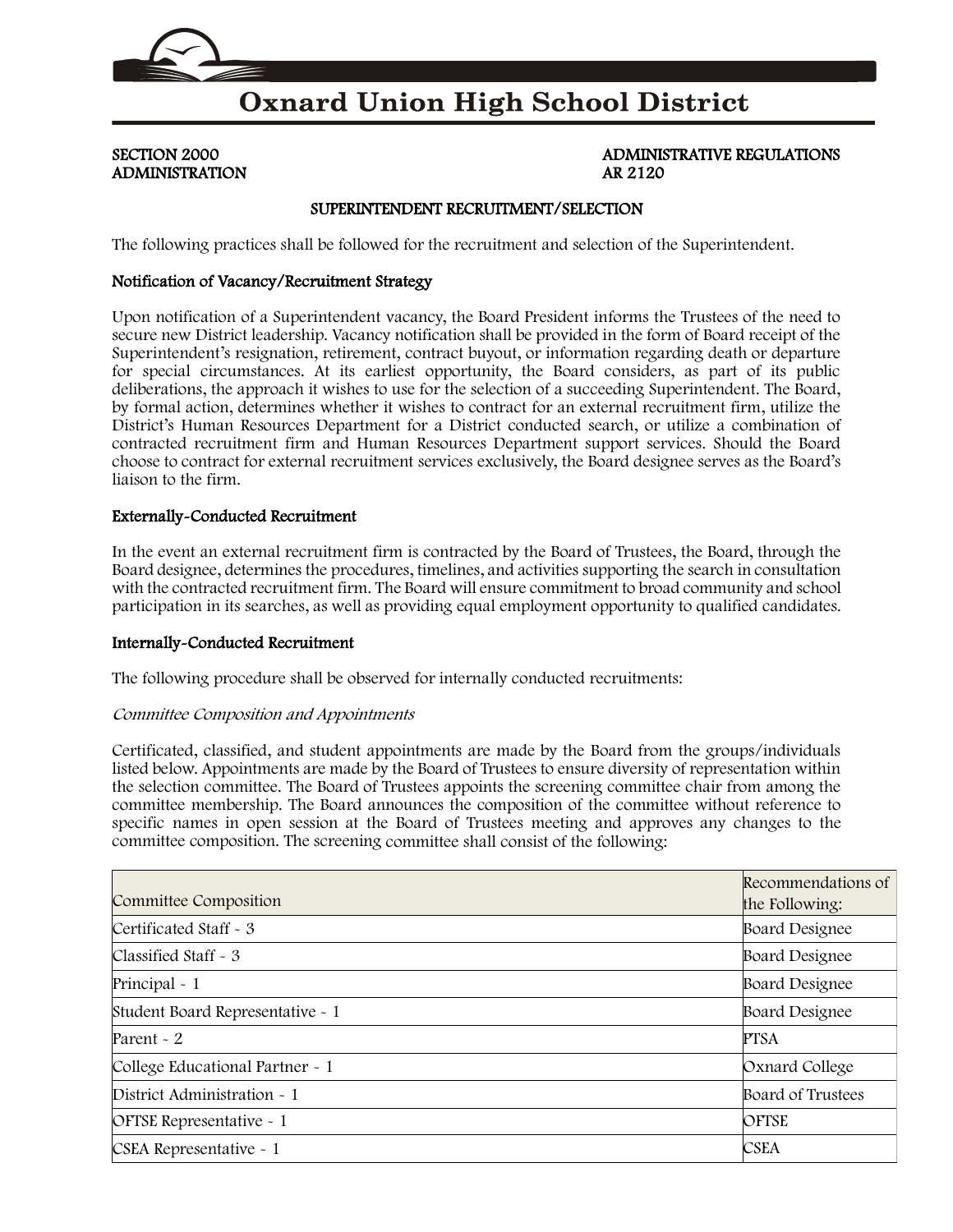#### SUPERINTENDENT RECRUITMENT/SELECTION - AR 2120 (CONT.) Page 2

| Assistant Superintendent, Human Resources/Screening Committee Facilitator - 1 | Board Designee |
|-------------------------------------------------------------------------------|----------------|
| Total 15                                                                      |                |

#### Screening/Selection

The Board designee, approves timelines for the organizational meeting, application screening, application tally, oral interviews, and oral interview tally.

Timeline approval may be completed after the committee has set the calendar for the screening process. Any changes in the approved composition and/or timelines must be submitted to the Board for approval.

#### Announcement/Advertising

The Board designee, prepares the vacancy announcement, including a description of duties and responsibilities, qualifications, and application procedures. The closing date for the announcement will ensure sufficient time to recruit a diverse pool of qualified applicants. Recruitment, identification of advertising sources and applicant targets, ad placement, and web posting is the responsibility of the Board designee. If the District selects a recruitment firm to assist in any aspect of the recruitment and selection process, these responsibilities may be reallocated to the firm.

At a minimum, vacancy announcements will be distributed to the Ventura County Office of Education, County Districts, EdJoin, SearchSoft, ACSA/EdCal, and OUHSD.k12.ca.us

#### Organizational Meeting

The Board designee, provides the screening committee with confidentiality policies and informs the committee that all applicant files are considered confidential and must be maintained and reviewed in a manner to ensure the candidates' identities are not revealed. In order to maintain consistency in the process, each screening committee member must be available for all committee meetings.

The screening committee, under the direction of the Board designee, identifies and discusses application screening criteria, creates oral interview questions and criteria, discusses the basis of the questions in relationship to the job announcement, and determines the relative weighting. All criteria and questions are based upon the requirements listed in the vacancy announcement.

#### Screening

Each committee member screens the application materials independently and submits their results to the Board designee. Committee members complete the applicant screening forms emphasizing the following:

- Screening evaluation forms must reflect the level of desired criteria and written comments in support of the overall recommendation.
- Screening evaluation forms must document a recommendation for oral interview (4 Highly Recommend, 3 - Recommend, 0 - Do Not Recommend, NQ – Not Qualified).
- Screening Committee members sign and date the screening evaluation forms.

#### Application Tally

All committee members must participate in the application tally meeting and shall have completed their screening of applicants. Committee members who do not participate in the application tally will be removed from the committee.

A. The Board designee tally the results.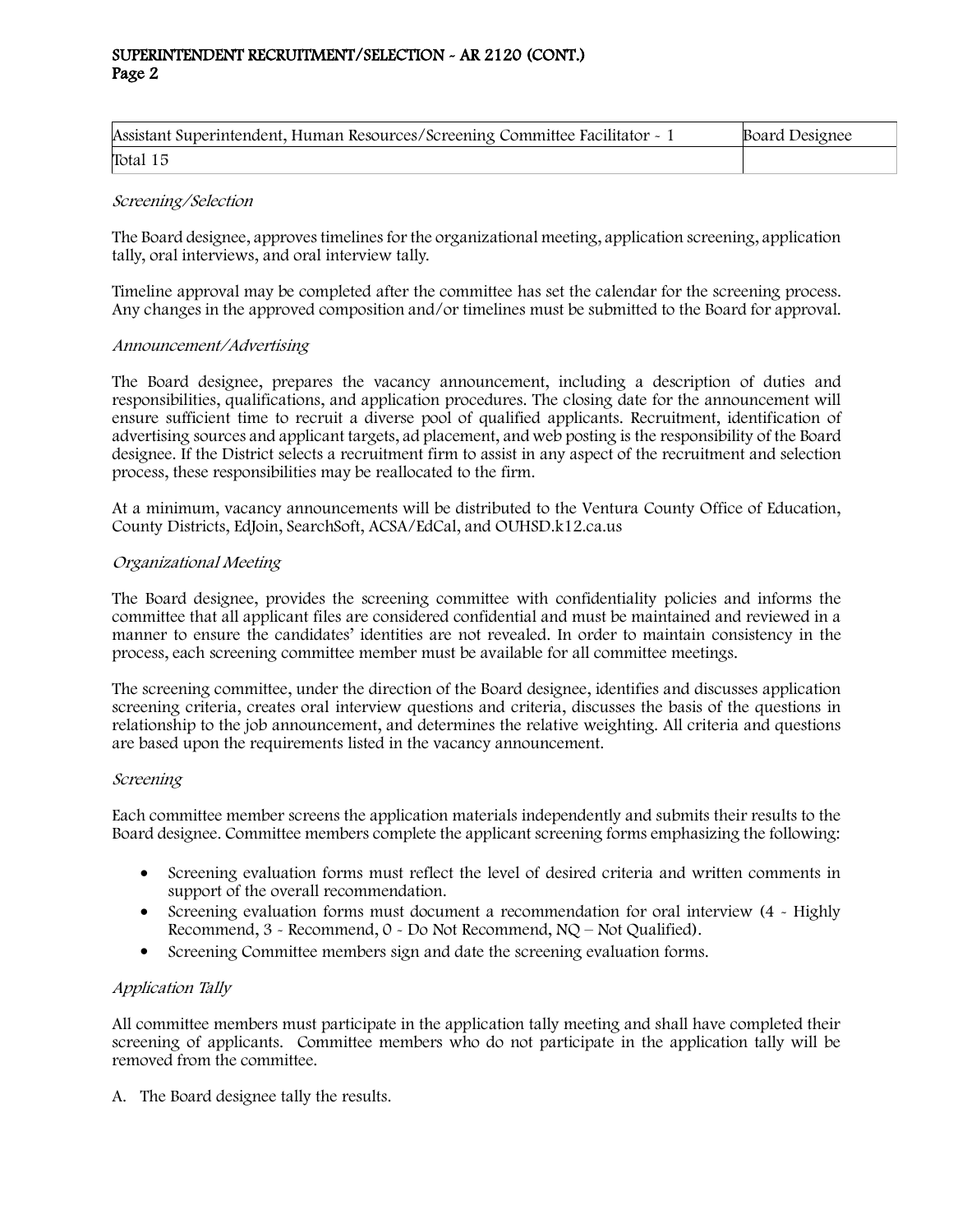#### SUPERINTENDENT RECRUITMENT/SELECTION - AR 2120 (CONT.) Page 3

- B. The committee, as a whole, determines which applicants will be called for interviews. The determination is based on the scores and not the individuals' identities. "Natural breaks" in the tally total should be the determining factor.
- C. The committee determines if additional candidates are to be interviewed in the event interview invitations are refused by the selected candidates. Additional candidates are considered for interview based on their ranks and may only be considered if invitations are refused by the original invited candidates.
- D. The Human Resources Department e-mails the individuals who are not selected for interview.
- E. The Board designee, assigns dates and times for oral interviews taking into consideration distance and time of travel for the applicants. This is done in consultation with the Committee.

#### Oral Interview

The Board designee, discusses guidelines pertinent to the interview process, appropriate follow-up questions, guidelines for written comments on oral interview forms, the District's diversity policy, and procedures for discussion following each candidate's interview. The committee reviews each question and discusses, in general, an appropriate answer. At the oral interviews, follow-up questions may be asked and should be based on information presented by the applicants. All follow-up questions must be for purposes of clarification and expansion of an applicant's response. Follow-up questions may not deviate from the intent of the original questions.

At the conclusion of each oral interview, the Board designee facilitates the following discussion process:

A. At the conclusion of each oral interview, each committee member shares a brief summary of each applicant's strengths and limitations.

Generally, the discussion will consist of:

- 1. Clarification of technical questions asked during the interview;
- 2. Favorable and unfavorable impressions concerning the manner in which the candidate responded to questions asked during the interview;
- 3. Strengths and weaknesses of each candidate, including professional impact;
- 4. Impressions concerning the manner in which the candidate responded to questions asked during the interview.
- B. Among those items which are inappropriate for discussion are the following:
	- 1. Advocacy for or opposition to a particular candidate based on information obtained outside the interview process;
	- 2. Comments based on rumor or unsubstantiated knowledge of a candidate;
	- 3. Any comment not related to specific interview information is inappropriate, such as comments on race, gender, age, sexual orientation, and physical characteristics.
- C. Each committee member individually rates each candidate (4 Highly Recommend, 3 Recommend, 0 - Do Not Recommend). The Oral Interview Record Form is used for oral interview rating. Ratings must be supported by clearly written comments. Final ratings should be representative of the candidates' performances across all questions and any demonstrations.

#### Oral Tally

- A. The Board designee, tally the oral interview ratings and display the ratings to the entire committee with the candidates' names redacted for the purpose of determining the natural break in ratings.
- B. After determining the natural break, the candidates' names are displayed to the committee to consider high/low discrepancies. The discussion focuses on information provided in the interview as well as